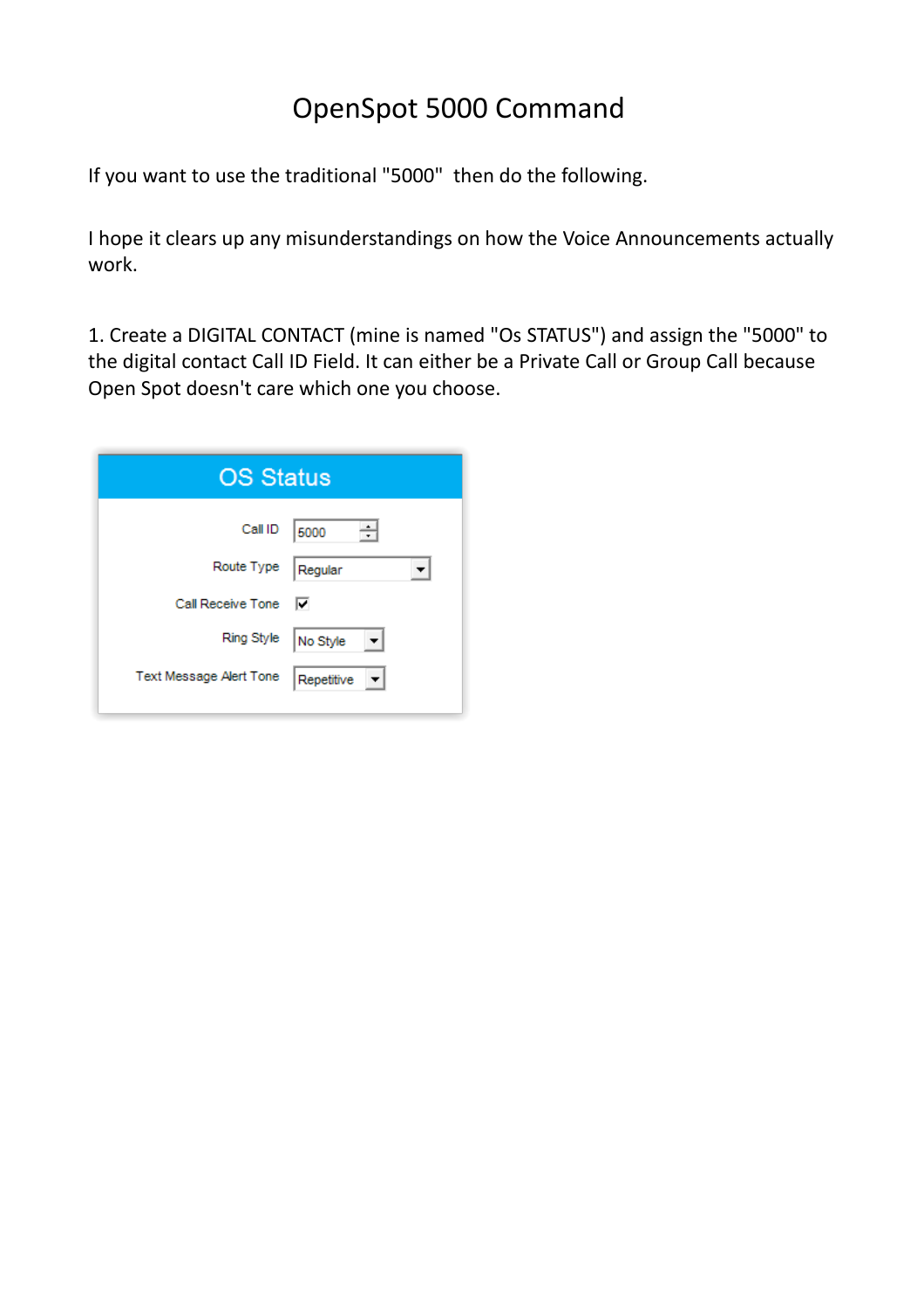2. Now go to "RX Group Lists" and create a Receive List. (I named mine "RX-TG9" but it doesn't matter what you name it) Add TG9 to that list.

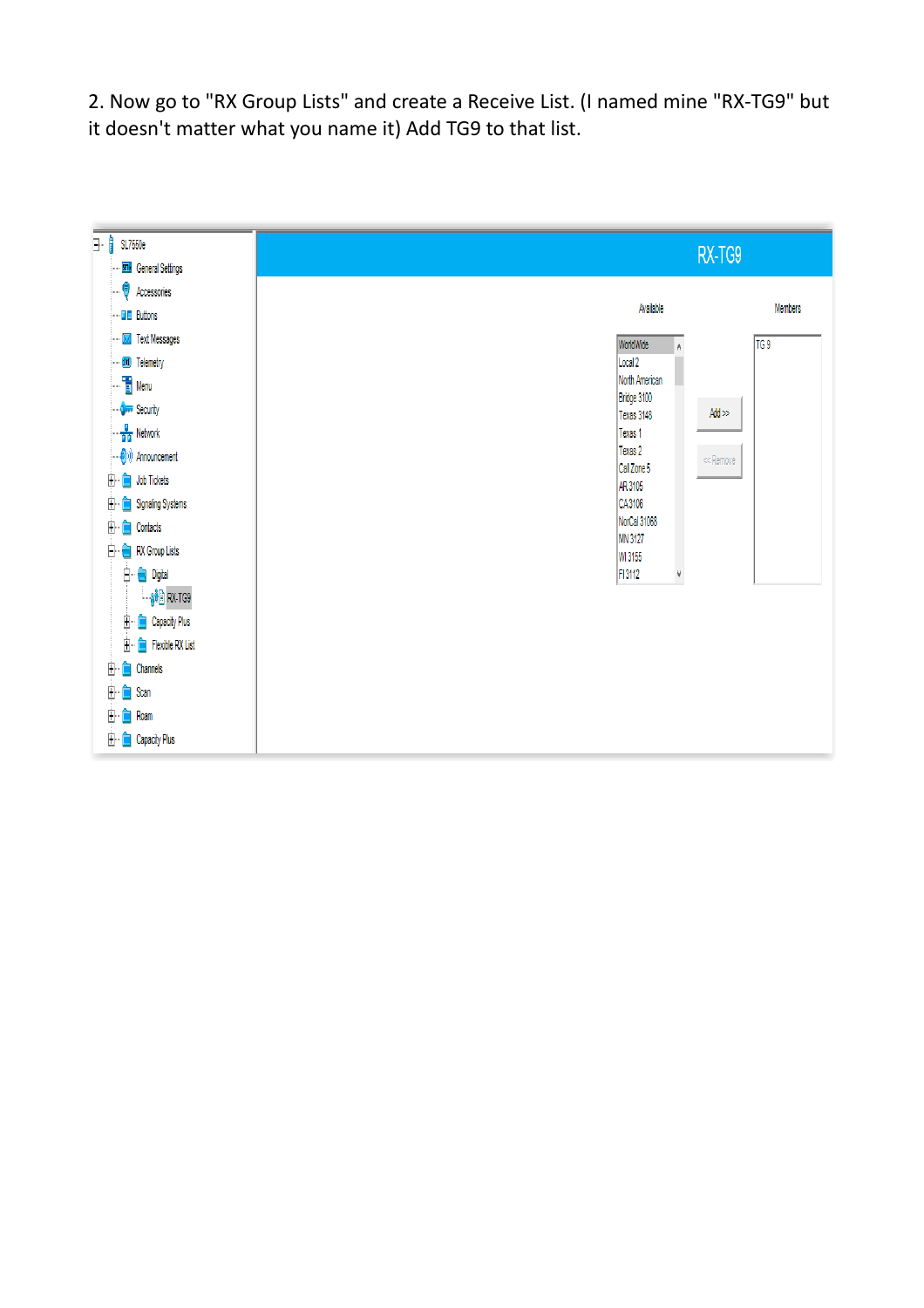3. Next go to your CHANNELS and pick a ZONE and a Digital Channel that you want to be able to hear the voice announcements. Under the RX section, there is a drop down box called "GROUP LIST". You need to select the RX GROUP LIST that you created in the previous step, and you MUST DO THIS FOR EVERY CHANNEL THAT YOU WANT TO HEAR THE VOICE ANNOUNCEMENTS ON. If you don't select a RX GROUP LIST for a particular channel, then it will not be associated with TG9, therefore you won't be able to hear the announcements on that channel. Remember, the voice announcements can only be heard on TG9.

| <b>RX</b>                  |                                |  |
|----------------------------|--------------------------------|--|
| Frequency (MHz) 441.050000 |                                |  |
| Ref Frequency              | Default<br>$\vert \cdot \vert$ |  |
| Group List                 | RX-TG9                         |  |

4. NOTE: You can also create a separate channel that allows you just to navigate to that channel and PTT to get the announcement should another channel be active. This is an option, but make certain that you also assign a GROUP LIST to this dedicated status channel.

5. Make certain that you SAVE all your changes and WRITE them to your radio.